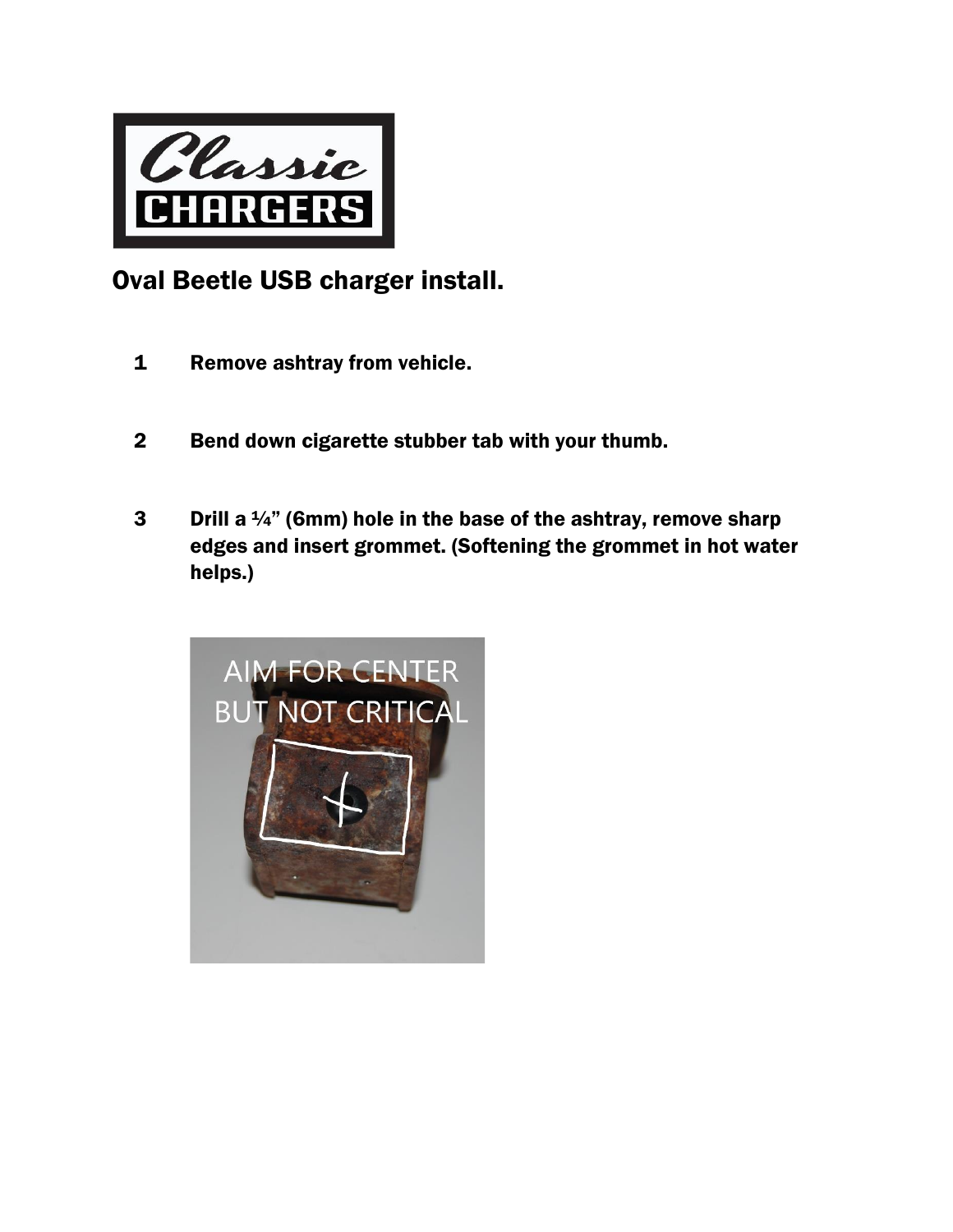4 Drill a 1/4" hole for the second grommet in the ashtray housing. Position close to the first. Install grommet the same way then reinstall surround.



5 Drill two holes as per the drawing below. Positions are approximate as the screws are self tapping into solid 3D printed housing. Remove the burrs from inside with the end of a larger drill or file.

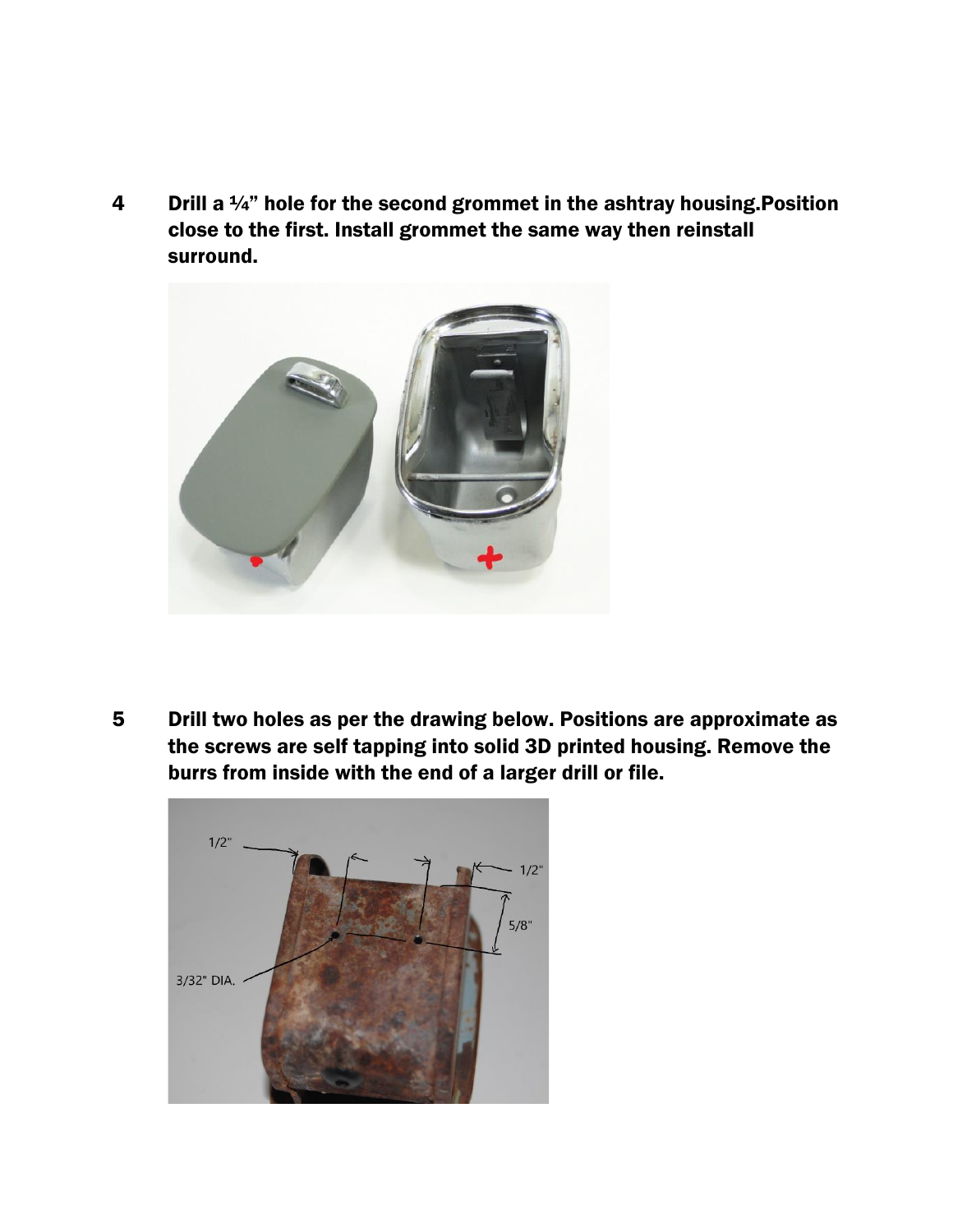6 Thread wire through grommet in ashtray and rotate it so it fits down into the ashtray. Have the USB ports pointing towards the front face with the handle. It's a snug fit. If it doesn't want to go, make sure the tab is bent all the way.

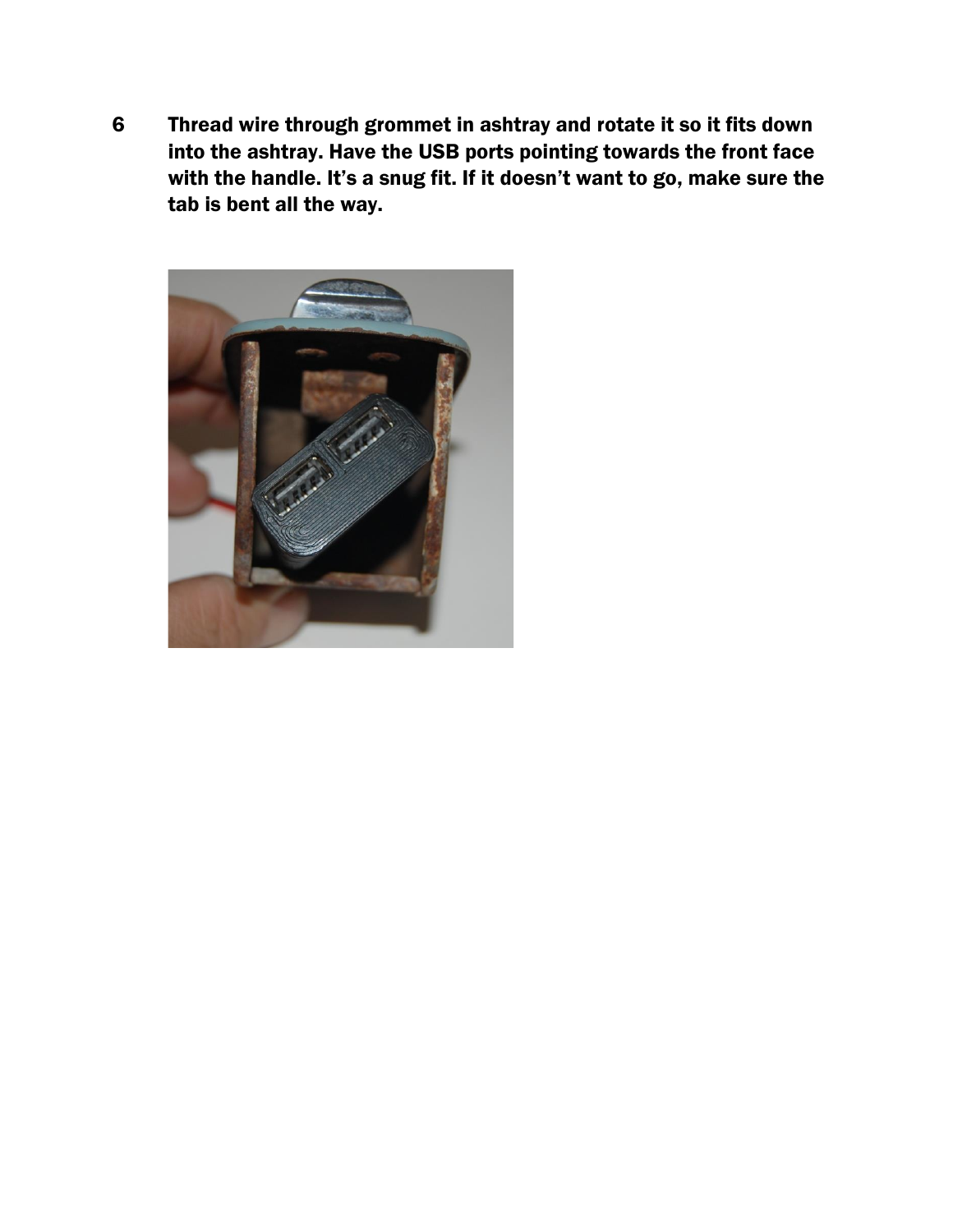7 Hold the charger tight against the face you just drilled and as deep in the tray as it will go. It needs to sit deep to clear the retaining latch in the housing.



8 Screw in the two screws whilst still holding tightly



9 Take the unit back to the car and thread the wire through the grommet in the surround and clip the ashtray back into place. Pull the wire through from under the hood and check the ashtray opens and closes correctly. If anything binds double check your wire routing.